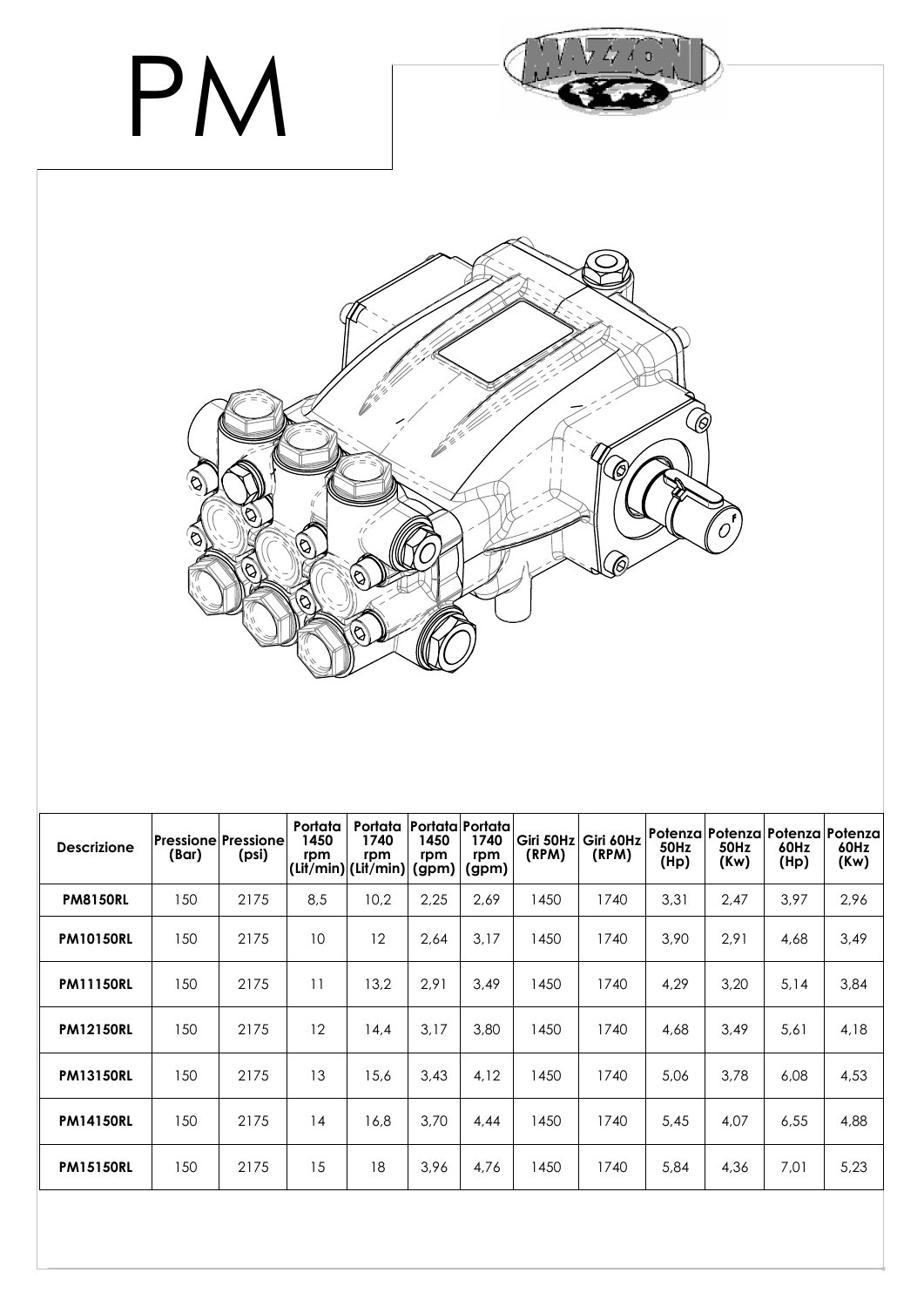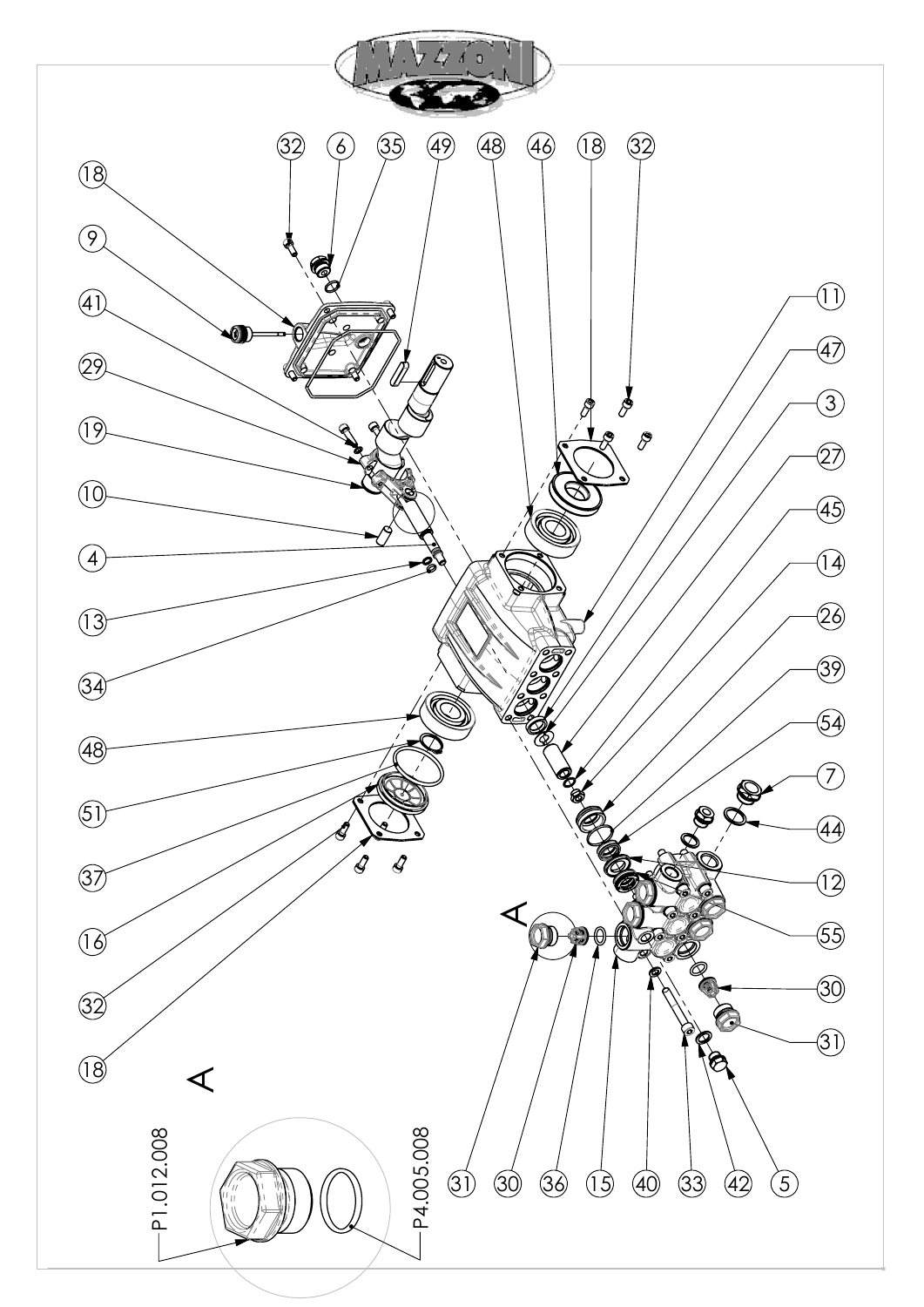| Pos.           | Q.ta                     | PM10150R                 | <b>PM8150R</b>           | <b>PM11150R</b>          | PM12150R                 | PM13150R                 | PM14150R     | Code       | <b>ITALIANO</b>                                | <i><b>INGLESE</b></i>                  | <b>TEDESCO</b>                              | <b>SPAGNOLO</b>                                          | <b>FRANCESE</b>                                    |
|----------------|--------------------------|--------------------------|--------------------------|--------------------------|--------------------------|--------------------------|--------------|------------|------------------------------------------------|----------------------------------------|---------------------------------------------|----------------------------------------------------------|----------------------------------------------------|
| 1              | $\mathbf{1}$             |                          |                          |                          |                          |                          |              | P0.007.001 | Etichetta 55x34                                | Label 55x34                            | Etikett 55x34                               | Etiqueta 55x34                                           | Étiquette 55x34                                    |
| 3              | 3                        | $\overline{a}$           |                          |                          |                          |                          |              | P1.003.001 | Rondella Rame<br>ø23.5xø11.2x0.5               | Copper washer<br>ø23.5xø11.2x0.5       | Kupferunterlegsscheibe<br>ø23.5xø11.2x0.5   | Arandela de<br>cobre<br>ø23.5xø11.2x0.5                  | Rondelle cuivre<br>ø23.5xø11.2x0.5                 |
| 4              | 3                        | $\overline{\phantom{a}}$ |                          | $\overline{a}$           | ÷,                       |                          |              | P1.010.002 | Asta PM                                        | Pole PM                                | Pfosten PM                                  | Asta PM                                                  | Tige PM                                            |
| 5              | 1                        | $\overline{\phantom{a}}$ |                          |                          |                          |                          |              | P1.012.002 | Tappo 1/4"Gas                                  | Cap 1/4"Gas                            | Deckel 1/4"Gas                              | Tapón 1/4"Gas                                            | <b>Bouchon</b><br>1/4"Gas                          |
| 6              | 2                        | $\overline{\phantom{a}}$ | ÷,                       |                          |                          |                          |              | P1.012.003 | Tappo G 3/8"<br>H <sub>18</sub>                | Cap G 3/8" H18                         | Deckel G 3/8" H18                           | Tapón G 3/8"<br>H <sub>18</sub>                          | Bouchon G 3/8"<br>H <sub>18</sub>                  |
| $\overline{7}$ | 1                        | $\overline{a}$           | ٠                        | ÷,                       |                          |                          |              | P1.012.004 | Tappo G1/2"                                    | Cap G1/2"                              | Deckel G1/2"                                | Tapón G1/2"                                              | Bouchon G1/2"                                      |
| 9              | 1                        | $\overline{\phantom{a}}$ | $\overline{a}$           |                          |                          |                          |              | P1.012.009 | tappo di livello<br>con sfiato<br>3/8"Gas L.54 | level cap with<br>vent 3/8"Gas<br>L.54 | Level-Cap mit Lüftungs<br>3/8"Gas L.54      | límite de nivel<br>con el<br>respiradero<br>3/8"Gas L.54 | bouchon de<br>niveau avec<br>évent 3/8"Gas<br>L.54 |
| 10             | 3                        | $\overline{a}$           | $\overline{a}$           |                          | $\overline{\phantom{a}}$ |                          |              | P1.013.002 | Spina cilindrica<br>ø10x20                     | Cylindrical pin<br>ø10x20              | Zylinder Stift ø10x20                       | Pasador<br>cilindrico ø10x20                             | Goupille<br>cylindrique<br>ø10x20                  |
| 11             | 1                        | $\overline{\phantom{a}}$ | $\overline{\phantom{a}}$ | $\overline{\phantom{a}}$ | $\overline{a}$           | $\overline{a}$           |              | P1.020.002 | Corpo PM                                       | Body PM                                | Körper PM                                   | Cuerpo PM                                                | Corps PM                                           |
| 12             | 3                        | $\sim$                   | ٠                        | $\overline{a}$           | ٠                        |                          |              | P1.024.002 | Diffusore ø18                                  | Diffusor ø18<br>"PM"                   | Diffusor ø18 "PM"                           | Difusor ø18 "PM"                                         | Diffuseur ø18<br>"PM"                              |
| 13             | 3                        | $\overline{\phantom{a}}$ |                          |                          | L,                       |                          |              | P1.027.001 | "PM"<br>Anello<br>11x8.3x1.3                   | Ring 11x8.3x1.3                        | Ring 11x8.3x1.3                             | Anillo 11x8.3x1.3                                        | <b>Bague</b><br>11x8.3x1.3                         |
| 14             | 3                        | $\overline{\phantom{a}}$ | $\overline{\phantom{a}}$ |                          |                          |                          |              | P1.035.001 | Dado M8x1                                      | Nut M8x1                               | Mutter M8x1                                 | Dado M8x1                                                | Ecrou M8x1                                         |
| 15             | 1                        |                          |                          |                          |                          |                          |              | P1.043.002 | Testata pompa<br>PM                            | Pump head PM                           | Pumpekopf PM                                | Cabeza bomba<br>РM                                       | Tete de pompe<br><b>PM</b>                         |
| 16             | 1                        | $\overline{\phantom{a}}$ |                          |                          |                          |                          |              | P1.054.003 | Coperchio Spia<br>ø61.8                        | Spy cover ø61.8                        | Abdeckung Spion ø61.8                       | Cubierta espía<br>ø61.8                                  | Couvercle espion<br>ø61.8                          |
| 18             | 1                        | $\overline{\phantom{a}}$ | L,                       | ÷,                       | L,                       |                          |              | P1.054.004 | Coperchio "PM"                                 | Cover "PM"                             | Deckel "PM"                                 | Tapa "PM"                                                | Couvercle "PM"                                     |
| 18             | $\overline{2}$           | $\overline{\phantom{a}}$ | ٠                        | $\overline{\phantom{a}}$ | ٠                        | $\overline{\phantom{a}}$ |              | P1.054.007 | Coperchio                                      | Cover                                  | Deckel                                      | Tapa                                                     | Couvercle                                          |
| 19             | 1                        | $\overline{\phantom{a}}$ | ÷,                       | ÷,                       | $\overline{a}$           |                          |              | P1.067.006 | Albero "PM" F                                  | Shaft "PM" F                           | Welle "PM" F                                | Eje "PM" F                                               | Arbre "PM" F                                       |
| 20             | $\overline{\phantom{a}}$ | $\overline{\phantom{a}}$ | $\overline{\phantom{a}}$ | $\overline{\phantom{a}}$ |                          | $\overline{\phantom{a}}$ | $\mathbf{1}$ | P1.067.007 | Albero "PM" G                                  | Shaft "PM" G                           | Welle "PM" G                                | Eje "PM" G                                               | Arbre "PM" G                                       |
| 21             | ÷,                       | $\overline{\phantom{a}}$ | ÷,                       | ÷,                       | $\mathbf{1}$             |                          |              | P1.067.008 | Albero "PM" H                                  | Shaft "PM" H                           | Welle "PM" H                                | Eje "PM" H                                               | Arbre "PM" H                                       |
| 22             | $\overline{a}$           | $\overline{\phantom{a}}$ | $\overline{\phantom{a}}$ | $\overline{\phantom{a}}$ |                          | $\mathbf{1}$             |              | P1.067.009 | Albero "PM" I                                  | Shaft "PM" I                           | Welle "PM" I                                | Eje "PM" I                                               | Arbre "PM" I                                       |
| 23             |                          | $\overline{\phantom{a}}$ | $\overline{a}$           | $\mathbf{1}$             | $\overline{a}$           |                          |              | P1.067.011 | Albero "PM" M                                  | Shaft "PM" M                           | Welle "PM" M                                | Eje "PM" M                                               | Arbre "PM" M                                       |
| 24             | $\overline{\phantom{a}}$ | $\overline{\phantom{a}}$ | 1                        | $\overline{a}$           |                          |                          |              | P1.067.012 | Albero "PM" N                                  | Shaft "PM" N                           | Welle "PM" N                                | Eje "PM" N                                               | Arbre "PM" N                                       |
| 25             | $\overline{\phantom{a}}$ | $\mathbf{1}$             | $\overline{\phantom{a}}$ | $\overline{\phantom{a}}$ | ÷,                       |                          |              | P1.067.013 | Albero "PM" O                                  | Shaft "PM" O<br><b>Pressure Ring</b>   | Welle "PM" O<br>Bague de pression           | Eje "PM" O<br>Anillo de presión                          | Arbre "PM" O<br>Bague de                           |
| 26             | 3                        | $\overline{\phantom{a}}$ | ÷,                       |                          |                          |                          |              | P1.070.002 | Pressore PMø18                                 | PMø18                                  | PMø18                                       | PMø18                                                    | pression PMø18                                     |
| 27             | 3                        | $\overline{\phantom{a}}$ | $\sim$                   | ÷,                       | L,                       | $\overline{\phantom{a}}$ |              | P1.071.002 | Pistone ø18x40                                 | Piston ø18x40                          | Kolben ø18x40                               | Pistón ø18x40                                            | Piston ø18x40                                      |
| 28             | 1                        | $\overline{\phantom{a}}$ | $\overline{\phantom{a}}$ |                          |                          |                          |              | P1.087.014 | Etichetta                                      | Label<br>Connecting rod                | Etikett                                     | Etiqueta                                                 | Étiquette                                          |
| 29             | 3                        |                          |                          |                          |                          |                          |              | P1.099.001 | <b>Biella PM</b>                               | PM                                     | Plenelstange PM                             | Biela PM                                                 | <b>Bielle PM</b>                                   |
| 30             | 6                        | $\overline{\phantom{a}}$ |                          | $\overline{a}$           |                          |                          |              | P2.003.002 | Valvola VAM ø20<br>Tappo M22x1.5               | Valve VAM ø20<br>Cap M22x1.5 +         | Ventil VAM ø20<br>Deckel M22x1.5 +          | Válvula VAM ø20<br>Tapón M22x1.5                         | Valve VAM ø20<br><b>Bouchon</b>                    |
| 31             | 6                        | $\overline{\phantom{a}}$ |                          |                          |                          |                          |              | P2.013.002 | $+$ OR2075<br>Vite M6x16                       | OR2075<br>Screw M6x16                  | OR2075<br>Schrauben M6x16                   | + OR2075<br>Tornillo M6x16                               | $M22x1.5 +$<br>OR2075<br>Vis M6x16                 |
| 32             | 12                       | $\overline{\phantom{a}}$ |                          |                          |                          |                          |              | P4.002.004 | UNI5931<br>Vite M8x60                          | UNI5931<br>Screw M8x60                 | UNI5931<br>Schrauben M8x60                  | UNI5931<br>Tornillo M8x60                                | UNI5931<br>Vis M8x60                               |
| 33             | 8                        | $\overline{a}$           | L,                       | $\overline{\phantom{a}}$ | L,                       |                          |              | P4.002.005 | <b>UNI5931</b>                                 | <b>UNI5931</b>                         | <b>UNI5931</b>                              | <b>UNI5931</b>                                           | UNI5931<br>Joint torique                           |
| 34             | 3                        | $\overline{a}$           |                          |                          |                          |                          |              | P4.005.004 | OR 2031<br>Guarnizione OR                      | O-ring 2031                            | O-Ring 2031                                 | OR 2031<br>Guarnición OR                                 | 2031<br>Garniture OR                               |
| 35             | 1                        | $\overline{\phantom{a}}$ | ٠                        | $\overline{\phantom{a}}$ |                          |                          |              | P4.005.007 | 2056<br>14x1.78NBR<br>70Sh                     | Gasket OR 2056<br>14x1.78NBR<br>70Sh   | Dichtung OR 2056<br>14x1.78NBR 70Sh         | 2056<br>14x1.78NBR<br>70Sh                               | 2056<br>14x1.78NBR<br>70Sh<br>Joint torique        |
| 36             | 6                        | $\overline{a}$           | $\overline{a}$           | $\overline{a}$           | -                        |                          |              | P4.005.009 | OR 3062                                        | O-ring 3062                            | O-Ring 3062                                 | OR 3062                                                  | 3062                                               |
| 37             | 1                        | L.                       | ÷                        | ÷.                       | ÷                        | $\overline{a}$           |              | P4.005.010 | OR 3.53x55.56                                  | O-ring<br>3.53x55.56                   | O-Ring 3.53x55.56                           | OR 3.53x55.56                                            | Joint torique<br>3.53x55.56                        |
| 38             | 1                        | $\overline{a}$           |                          | $\overline{\phantom{a}}$ |                          |                          |              | P4.005.011 | OR 3425                                        | O-ring 3425                            | O-Ring 3425                                 | OR 3425                                                  | Joint torique<br>3425                              |
| 39             | 3                        | $\overline{a}$           | L,                       |                          |                          |                          |              | P4.005.012 | OR 2112                                        | O-ring 2112                            | O-Ring 2112                                 | OR 2112                                                  | Joint torique<br>2112                              |
| 40             | 8                        | $\overline{a}$           |                          |                          | L,                       |                          |              | P4.008.001 | Rondella M8<br>(UNI6592)                       | Washer M8<br>(UNI6592)                 | Unterlegscheibe M8<br>(UNI6592)             | Arandela M8<br>(UNI6592)                                 | Rondelle M8<br>(UNI6592)                           |
| 41             | 6                        | ٠                        |                          |                          |                          |                          |              | P4.008.002 | Rondella di<br>sicurezza M6                    | Safety washer<br>M6                    | Sicherheits Scheibe M6                      | Arandela de<br>seguridad M6                              | Rondelle de<br>sûreté M6                           |
| 42             | 1                        | $\overline{a}$           |                          |                          |                          |                          |              | P4.008.007 | Rondella Rame<br>1/4 Ø13x19x1.5                | Copper washer<br>1/4 013x19x1.5        | Kupferunterlegsscheibe<br>1/4 Ø13x19x1.5    | Arandela de<br>cobre 1/4<br>Ø13x19x1.5                   | Rondelle cuivre<br>1/4 Ø13x19x1.5                  |
| 43             | 1                        | $\overline{\phantom{a}}$ | $\overline{\phantom{a}}$ | ÷,                       | L,                       |                          |              | P4.008.008 | Rondella Rame<br>3\8 R17x22x1.5                | Copper washer<br>3\8 R17x22x1.5        | Kupferunterlegsscheibe<br>3\8 R17x22x1.5    | Arandela de<br>cobre 3\8<br>R17x22x1.5                   | Rondelle cuivre<br>3\8 R17x22x1.5                  |
| 44             | 1                        | $\overline{a}$           |                          |                          |                          |                          |              | P4.008.009 | Rondella Rame<br>G1/2"<br>21.5x27x1.5          | Copper washer<br>G1/2"<br>21.5x27x1.5  | Kupferunterlegsscheibe<br>G1/2" 21.5x27x1.5 | Arandela de<br>cobre G1/2"<br>21.5x27x1.5                | Rondelle cuivre<br>G1/2"<br>21.5x27x1.5            |
| 45             | 3                        | $\overline{a}$           | $\overline{a}$           | ÷,                       | L,                       |                          |              | P4.008.010 | Rondella Rame<br>ø11.2xø15x0.5                 | Copper washer<br>ø11.2xø15x0.5         | Kupferunterlegsscheibe<br>ø11.2xø15x0.5     | Arandela de<br>cobre<br>ø11.2xø15x0.5                    | Rondelle cuivre<br>ø11.2xø15x0.5                   |
| 46             | 1                        | $\overline{\phantom{a}}$ | $\overline{\phantom{a}}$ | $\overline{a}$           | $\overline{a}$           | $\overline{a}$           |              | P4.015.001 | Anello 25x62x10                                | Ring 25x62x10                          | Ring 25x62x10                               | Anillo 25x62x10                                          | Bague 25x62x10                                     |
| 47             | 3                        | $\overline{a}$           | L,                       |                          | L,                       |                          |              | P4.015.002 | Anello 16x24x5<br><b>NBR</b>                   | <b>Ring 16x24x5</b><br><b>NBR</b>      | Ring 16x24x5 NBR                            | Anillo 16x24x5<br><b>NBR</b>                             | Baque 16x24x5<br><b>NBR</b>                        |
| 48             | 2                        | $\overline{\phantom{a}}$ | $\overline{a}$           | $\overline{\phantom{a}}$ |                          |                          |              | P4.016.002 | Cuscinetto 6305                                | Bearing 6305                           | Kugellager 6305                             | Rodamiento<br>6305                                       | Roulement 6305                                     |
| 49             | 1                        | $\overline{\phantom{a}}$ | ٠                        | $\overline{\phantom{a}}$ | ٠                        | $\overline{a}$           |              | P4.021.001 | Chiavetta 8x7x35                               | Key 8x7x35                             | Keil 8x7x35                                 | Chaveta 8x7x35                                           | Clavette 8x7x35                                    |
| 51             | 1                        | $\overline{a}$           |                          | $\overline{a}$           | $\overline{a}$           |                          |              | P4.025.001 | Seeger A25                                     | Seeger A25                             | Seeger A25                                  | Seeger A25                                               | Seeger A25                                         |
| 54             | 3                        | ٠                        |                          |                          |                          |                          |              | P4.100.003 | Tenuta pistone<br>posteriore<br>ø18Xø26X8      | Piston seal back<br>ø18Xø26X8          | Kolbendichtung zurück<br>ø18Xø26X8          | Piston sellado<br>posterior<br>ø18Xø26X8                 | Piston joint<br>arrière<br>ø18Xø26X8               |
| 55             | 3                        | $\overline{\phantom{a}}$ |                          |                          |                          |                          |              | P4.100.004 | Tenuta pistone<br>anteriore<br>ø18Xø28X10      | Front piston seal<br>ø18Xø28X10        | Front Kolbendichtung<br>ø18Xø28X10          | Junta del pistón<br>delantero<br>ø18Xø28X10              | Joint de piston<br>avant<br>ø18Xø28X10             |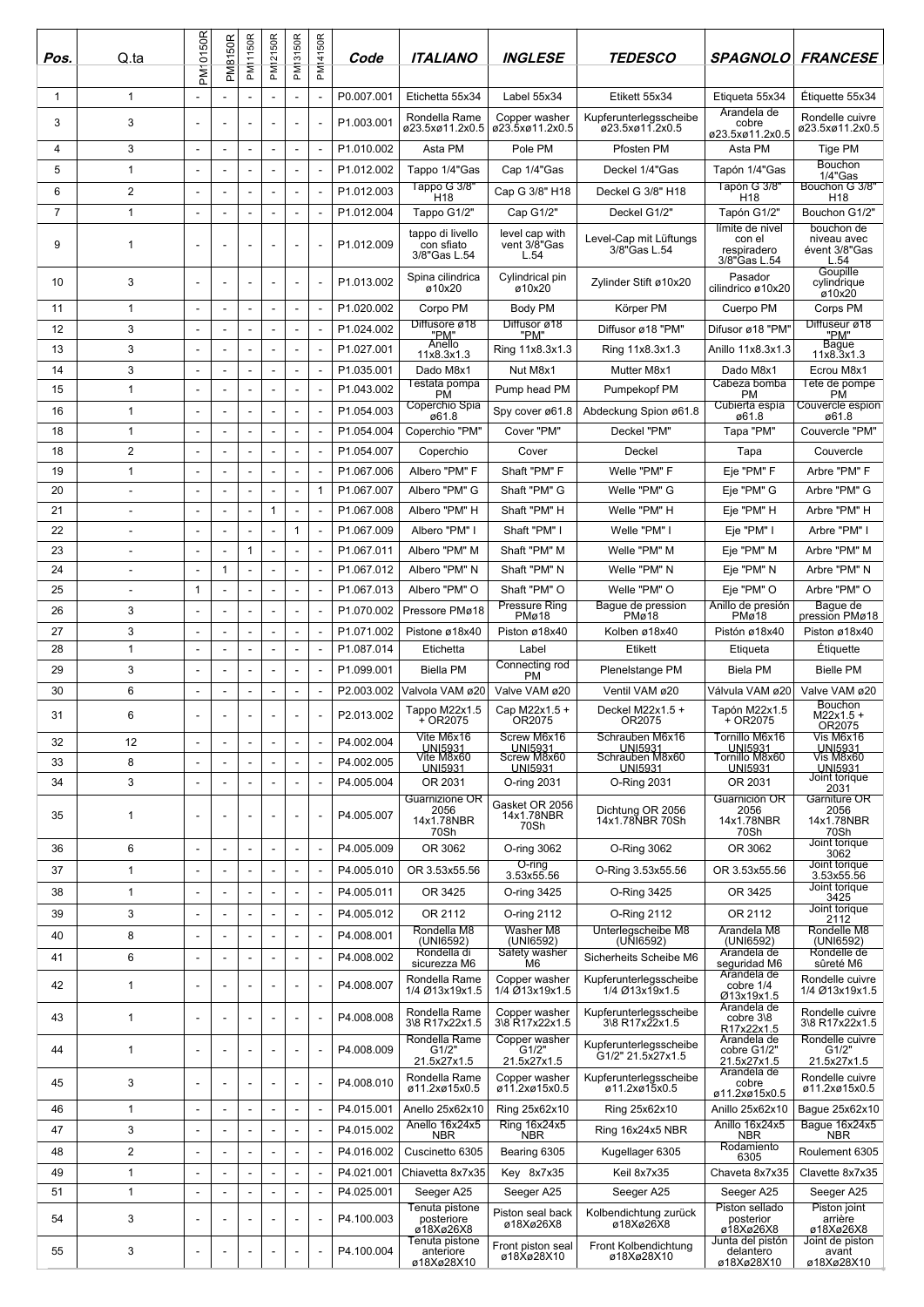PN



 $\Delta$  d  $\pi$